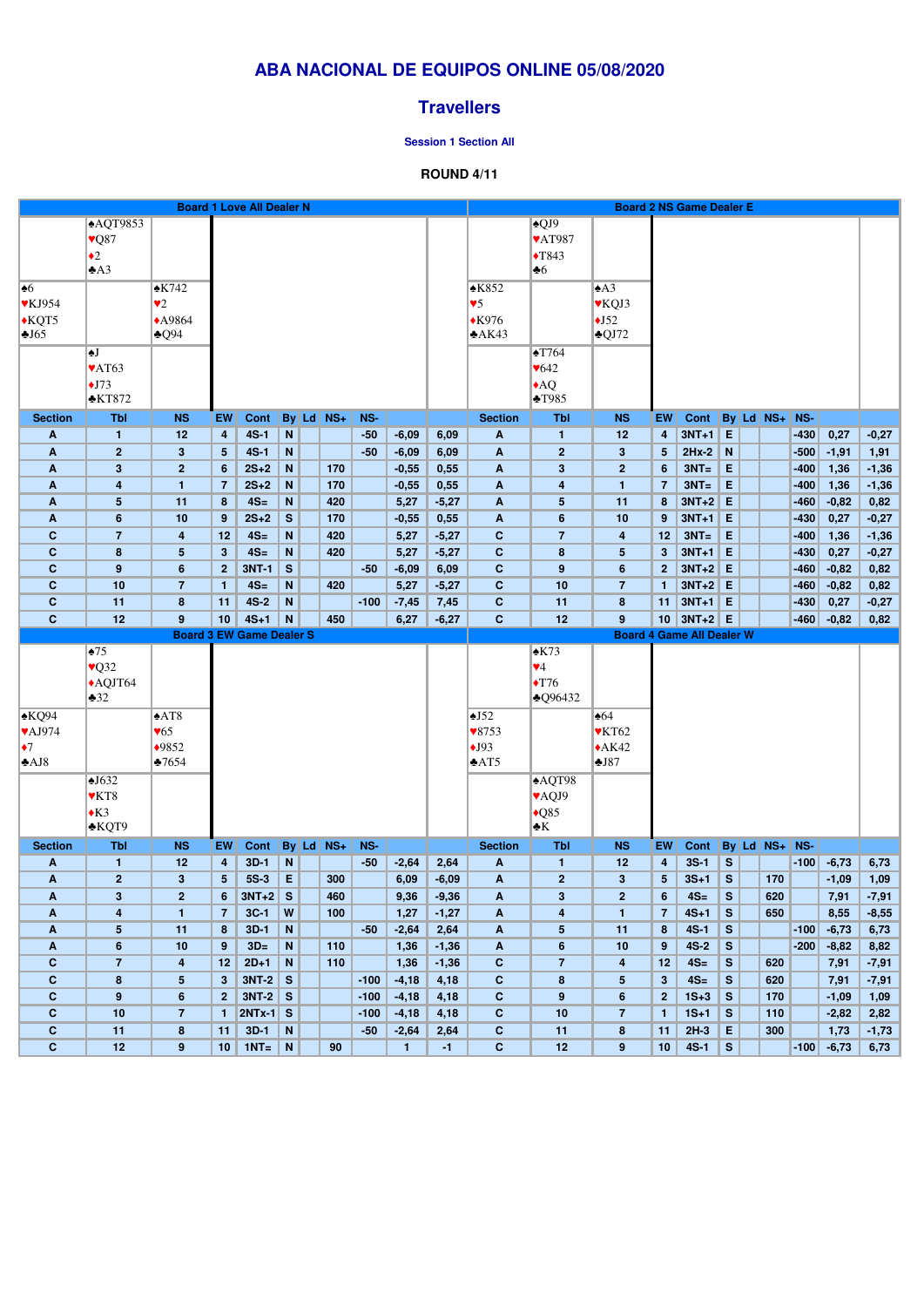# **ABA NACIONAL DE EQUIPOS ONLINE 05/08/2020**

## **Travellers**

#### **Session 1 Section All**

### **ROUND 4/11**

|                          |                                   |                          |                         | <b>Board 5 NS Game Dealer N</b>  |              |           |         |                    |                    |                            |                                         |                      |                         | <b>Board 6 EW Game Dealer E</b>  |                |         |                   |        |                 |                      |
|--------------------------|-----------------------------------|--------------------------|-------------------------|----------------------------------|--------------|-----------|---------|--------------------|--------------------|----------------------------|-----------------------------------------|----------------------|-------------------------|----------------------------------|----------------|---------|-------------------|--------|-----------------|----------------------|
|                          | $*KQ96$                           |                          |                         |                                  |              |           |         |                    |                    |                            | $\triangle 85$                          |                      |                         |                                  |                |         |                   |        |                 |                      |
|                          | 432                               |                          |                         |                                  |              |           |         |                    |                    |                            | $\blacktriangledown$ A7                 |                      |                         |                                  |                |         |                   |        |                 |                      |
|                          | $*K83$                            |                          |                         |                                  |              |           |         |                    |                    |                            | $*AKJ9$                                 |                      |                         |                                  |                |         |                   |        |                 |                      |
|                          | $\triangle$ Q83                   |                          |                         |                                  |              |           |         |                    |                    |                            | $\triangle$ KQ542                       |                      |                         |                                  |                |         |                   |        |                 |                      |
|                          |                                   |                          |                         |                                  |              |           |         |                    |                    |                            |                                         |                      |                         |                                  |                |         |                   |        |                 |                      |
| A8732                    |                                   | $\triangle$ J5           |                         |                                  |              |           |         |                    |                    | $\triangle$ K3             |                                         | $\triangle$ QJ962    |                         |                                  |                |         |                   |        |                 |                      |
| <b>VAQJ97</b>            |                                   | $\blacktriangledown$ K65 |                         |                                  |              |           |         |                    |                    | $\sqrt{Q42}$               |                                         | VJ9853               |                         |                                  |                |         |                   |        |                 |                      |
| $\blacktriangleright$ T9 |                                   | $\triangle$ AQJ42        |                         |                                  |              |           |         |                    |                    | $\blacklozenge$ QT42       |                                         | $\triangleleft$ 3    |                         |                                  |                |         |                   |        |                 |                      |
| $\bullet$ 7              |                                   | A K4                     |                         |                                  |              |           |         |                    |                    | $\triangle$ AT76           |                                         | J3                   |                         |                                  |                |         |                   |        |                 |                      |
|                          | $\blacktriangle T4$               |                          |                         |                                  |              |           |         |                    |                    |                            | $\triangle$ AT74                        |                      |                         |                                  |                |         |                   |        |                 |                      |
|                          |                                   |                          |                         |                                  |              |           |         |                    |                    |                            |                                         |                      |                         |                                  |                |         |                   |        |                 |                      |
|                          | $\blacktriangledown$ <sub>8</sub> |                          |                         |                                  |              |           |         |                    |                    |                            | ♥KT6                                    |                      |                         |                                  |                |         |                   |        |                 |                      |
|                          | $*765$                            |                          |                         |                                  |              |           |         |                    |                    |                            | $*8765$                                 |                      |                         |                                  |                |         |                   |        |                 |                      |
|                          | JT9652                            |                          |                         |                                  |              |           |         |                    |                    |                            | $*98$                                   |                      |                         |                                  |                |         |                   |        |                 |                      |
| <b>Section</b>           | <b>Tbl</b>                        | <b>NS</b>                | EW                      | Cont                             |              | By Ld NS+ | NS-     |                    |                    | <b>Section</b>             | <b>Tbl</b>                              | <b>NS</b>            | <b>EW</b>               | <b>Cont</b>                      |                | $By$ Ld | $NS+$ NS-         |        |                 |                      |
| A                        | $\mathbf{1}$                      | 12                       | $\boldsymbol{4}$        | $4H+3$                           | W            |           | $-510$  | 4,55               | $-4,55$            | A                          | $\mathbf{1}$                            | 12                   | $\overline{\mathbf{4}}$ | $3NT =$                          | $\mathbf{s}$   |         | 400               |        | 5,36            | $-5,36$              |
| A                        | $\overline{2}$                    | $\mathbf{3}$             | 5                       | $4H+2$                           | W            |           | $-480$  | 5,36               | $-5,36$            | A                          | $\overline{2}$                          | 3                    | 5 <sub>5</sub>          | $3NT+1$                          | $\mathsf{S}$   |         | 430               |        | 6,09            | $-6,09$              |
| A                        | $3\phantom{a}$                    | $\mathbf{2}$             | 6                       | $6NT+1$                          | E            |           | $-1020$ | $-7,18$            | 7,18               | A                          | $\mathbf{3}$                            | $\mathbf{2}$         | 6                       | $1NT+2$                          | $\overline{N}$ |         | 150               |        | $-1$            | $\mathbf{1}$         |
| A                        | $\overline{\mathbf{r}}$           | $\mathbf{1}$             | $\overline{7}$          | $4H+1$                           | W            |           | $-450$  | $6\phantom{a}$     | $-6$               | A                          | $\overline{\mathbf{4}}$                 | 1                    | $\overline{7}$          | $1NT+2$ N                        |                |         | 150               |        | $-1$            | $\mathbf{1}$         |
| A                        | $5\phantom{.0}$                   | 11                       | 8                       | $6NT =$                          | E            |           | $-990$  | $-6,27$            | 6,27               | A                          | $5\phantom{.0}$                         | 11                   | 8                       | $3NT =$                          | $\mathbf{s}$   |         | 400               |        | 5,36            | $-5,36$              |
| $\boldsymbol{A}$         | $6\phantom{1}6$                   | 10                       | 9                       | $4H+3$                           | W            |           | $-510$  | 4,55               | $-4,55$            | A                          | $6\phantom{1}$                          | 10                   | 9                       | $3C=$                            | $\mathbf N$    |         | 110               |        | $-2,27$         | 2,27                 |
| $\mathbf c$              | $\overline{7}$                    | 4                        | 12                      | $4H+3$                           | W            |           | $-510$  | 4,55               | $-4,55$            | $\mathbf C$                | $\overline{7}$                          | 4                    | 12                      | $3NT =$                          | N              |         | 400               |        | 5,36            | $-5,36$              |
| $\mathbf c$              | 8                                 | 5                        | $\overline{\mathbf{3}}$ | $6H+1$                           | W            |           | $-1010$ | $-7,09$            | 7,09               | $\mathbf C$                | $\pmb{8}$                               | $5\phantom{.0}$      | 3 <sup>5</sup>          | $3NT-2$                          | $\mathbf{s}$   |         |                   | $-100$ | $-7,36$         | 7,36                 |
| $\mathbf c$              | 9                                 | 6                        | $\mathbf{2}$            | $3NT+4$                          | E            |           | $-520$  | 4,36               | $-4,36$            | $\mathbf C$                | 9                                       | 6                    | 2 <sup>2</sup>          | $3C+1$                           | N              |         | 130               |        | $-1,73$         | 1,73                 |
| $\mathbf C$              | 10                                | $\overline{7}$           | $\mathbf{1}$            | $4H+3$                           | W            |           | $-510$  |                    | $-4,55$            | $\mathbf C$                | 10                                      | $\overline{7}$       | $\mathbf{1}$            | $2C+2$                           | N              |         | 130               |        |                 |                      |
| $\mathbf C$              | 11                                |                          |                         | $6H =$                           | W            |           | $-980$  | 4,55               |                    | $\mathbf C$                |                                         | 8                    | 11                      | $5D-1$                           | N              |         |                   | $-50$  | $-1,73$         | 1,73                 |
| $\mathbf C$              | 12                                | 8<br>9                   | 11<br>10                | $6H+1$                           | W            |           | $-1010$ | $-6,27$<br>$-7,09$ | 6,27<br>7,09       | $\mathbf{C}$               | 11<br>12                                | 9                    | 10                      | $1NT+2$ N                        |                |         | 150               |        | $-6,09$<br>$-1$ | 6,09<br>$\mathbf{1}$ |
|                          |                                   |                          |                         | <b>Board 7 Game All Dealer S</b> |              |           |         |                    |                    |                            |                                         |                      |                         | <b>Board 8 Love All Dealer W</b> |                |         |                   |        |                 |                      |
|                          |                                   |                          |                         |                                  |              |           |         |                    |                    |                            |                                         |                      |                         |                                  |                |         |                   |        |                 |                      |
|                          | ♠-                                |                          |                         |                                  |              |           |         |                    |                    |                            | AQ5432                                  |                      |                         |                                  |                |         |                   |        |                 |                      |
|                          | $\sqrt{Q}$ 732                    |                          |                         |                                  |              |           |         |                    |                    |                            | <b>VA98</b>                             |                      |                         |                                  |                |         |                   |        |                 |                      |
|                          | $\bigwedge$ KQT4                  |                          |                         |                                  |              |           |         |                    |                    |                            | $\triangle$ A4                          |                      |                         |                                  |                |         |                   |        |                 |                      |
|                          | <b>*K9863</b>                     |                          |                         |                                  |              |           |         |                    |                    |                            | $*85$                                   |                      |                         |                                  |                |         |                   |        |                 |                      |
| $\sqrt{QT94}$            |                                   | $*87532$                 |                         |                                  |              |           |         |                    |                    | $*K87$                     |                                         | $\blacktriangle$ T6  |                         |                                  |                |         |                   |        |                 |                      |
| <b>VKJT85</b>            |                                   | $\blacktriangledown$ A   |                         |                                  |              |           |         |                    |                    | $\blacktriangledown$ 76542 |                                         | <b>▼KQJ3</b>         |                         |                                  |                |         |                   |        |                 |                      |
|                          |                                   |                          |                         |                                  |              |           |         |                    |                    |                            |                                         |                      |                         |                                  |                |         |                   |        |                 |                      |
| $\bigcup$                |                                   | ◆A9873                   |                         |                                  |              |           |         |                    |                    | $\bigstar$ J9              |                                         | $\blacklozenge$ KT76 |                         |                                  |                |         |                   |        |                 |                      |
| AQ                       |                                   | $\clubsuit 52$           |                         |                                  |              |           |         |                    |                    | $\blacktriangleright$ 76   |                                         | $\triangle$ AT4      |                         |                                  |                |         |                   |        |                 |                      |
|                          | A KJ6                             |                          |                         |                                  |              |           |         |                    |                    |                            | $\triangle$ J9                          |                      |                         |                                  |                |         |                   |        |                 |                      |
|                          | 964                               |                          |                         |                                  |              |           |         |                    |                    |                            | ♥-                                      |                      |                         |                                  |                |         |                   |        |                 |                      |
|                          | $\triangle 65$                    |                          |                         |                                  |              |           |         |                    |                    |                            | $\triangle$ Q8532                       |                      |                         |                                  |                |         |                   |        |                 |                      |
|                          | JT74                              |                          |                         |                                  |              |           |         |                    |                    |                            | $\triangle KQJ932$                      |                      |                         |                                  |                |         |                   |        |                 |                      |
| <b>Section</b>           | <b>Tbl</b>                        | <b>NS</b>                | EW                      | Cont                             |              | By Ld NS+ | NS-     |                    |                    | <b>Section</b>             | <b>Tbl</b>                              | <b>NS</b>            | <b>EW</b>               | <b>Cont</b>                      |                |         | $By$ Ld $NS+$ NS- |        |                 |                      |
|                          |                                   | 12                       | $\overline{\mathbf{4}}$ | $3S-2$                           | $\mathsf{W}$ | 200       |         | 3,27               |                    |                            |                                         | 12                   | $\overline{\mathbf{4}}$ | $3S=$                            | ${\bf N}$      |         | 140               |        | $-0,55$         | 0,55                 |
| A<br>A                   | $\mathbf{1}$<br>2 <sup>2</sup>    | 3 <sup>5</sup>           | 5                       | $4S-2$                           | Е            | 200       |         | 3,27               | $-3,27$<br>$-3,27$ | $\mathbf{A}$<br>A          | $\mathbf{1}$<br>$\overline{2}$          | $3\phantom{a}$       | 5 <sub>5</sub>          | $3S+3$                           | N              |         | 230               |        | 1,45            | $-1,45$              |
|                          | 3 <sup>2</sup>                    | $\overline{2}$           | 6                       | $3S=$                            |              |           | $-140$  |                    |                    |                            |                                         | 2 <sub>2</sub>       | $6\phantom{1}$          | $4C+1$                           | $\mathbf{s}$   |         | 150               |        |                 |                      |
| $\mathbf{A}$             | $\overline{\mathbf{4}}$           | $\mathbf{1}$             | $\overline{7}$          | $4Sx-2$                          | Е<br>E       | 500       |         | $-5,18$<br>9,55    | 5,18<br>$-9,55$    | A<br>A                     | $\mathbf{3}$<br>$\overline{\mathbf{4}}$ | $\mathbf{1}$         | $\overline{7}$          | $5Hx-3$                          | W              |         | 500               |        | $-0,45$<br>7,55 | 0,45<br>$-7,55$      |
| A                        | $5\phantom{.0}$                   | 11                       | 8                       | $4S-1$                           | Е            | 100       |         | 0,45               | $-0,45$            | A                          | $\sqrt{5}$                              | 11                   | 8                       | $5Hx-3$                          | $\mathsf{w}$   |         | 500               |        | 7,55            | $-7,55$              |
| A<br>A                   | $6\phantom{1}$                    | 10                       | 9                       | $4S-1$                           | W            | 100       |         | 0,45               | $-0,45$            | $\mathbf{A}$               | $\boldsymbol{6}$                        | 10                   | 9                       | $4S+1$                           | N              |         | 450               |        | 6,36            | $-6,36$              |
| $\mathbf c$              | $\overline{7}$                    | 4                        | 12                      | $2S-1$                           | E            | 100       |         | 0,45               | $-0,45$            | $\mathbf{C}$               | $\overline{7}$                          | 4                    | 12                      | $4S=$                            | N              |         | 420               |        | 5,91            | $-5,91$              |
| $\mathbf C$              | $\pmb{8}$                         | 5 <sup>5</sup>           | 3 <sup>5</sup>          | $3C=$                            | S            | 110       |         | 0,55               | $-0,55$            | $\mathbf{C}$               | $\pmb{8}$                               | $5\phantom{.0}$      | 3 <sup>1</sup>          | $4S-1$                           | N              |         |                   | $-50$  | $-5$            | 5 <sub>5</sub>       |
|                          |                                   |                          |                         |                                  |              |           |         |                    |                    |                            |                                         |                      |                         |                                  |                |         |                   |        |                 |                      |

|    |                 | 4S-    |    | 100 |        | 0,45     | $-0,45$ |    |    | $4C+1$ | S.       | 150 |        | $-0,45$ | 0,45 |
|----|-----------------|--------|----|-----|--------|----------|---------|----|----|--------|----------|-----|--------|---------|------|
| 10 |                 | $4S-2$ | Е  | 200 |        | 3,27     | $-3,27$ | 10 |    | $5D-6$ | <b>S</b> |     | $-300$ | $-9,82$ | 9,82 |
|    |                 | $2S=$  | Е. |     | $-110$ | $-4,27$  | 4,27    |    | 11 | $5S-2$ | N        |     | $-100$ | $-6,27$ | 6,27 |
| 12 | 10 <sup>°</sup> | $4S =$ | W  |     | $-620$ | $-12,27$ | 12,27   |    | 10 | $4S-2$ | N        |     | $-100$ | $-6,27$ | 6,27 |